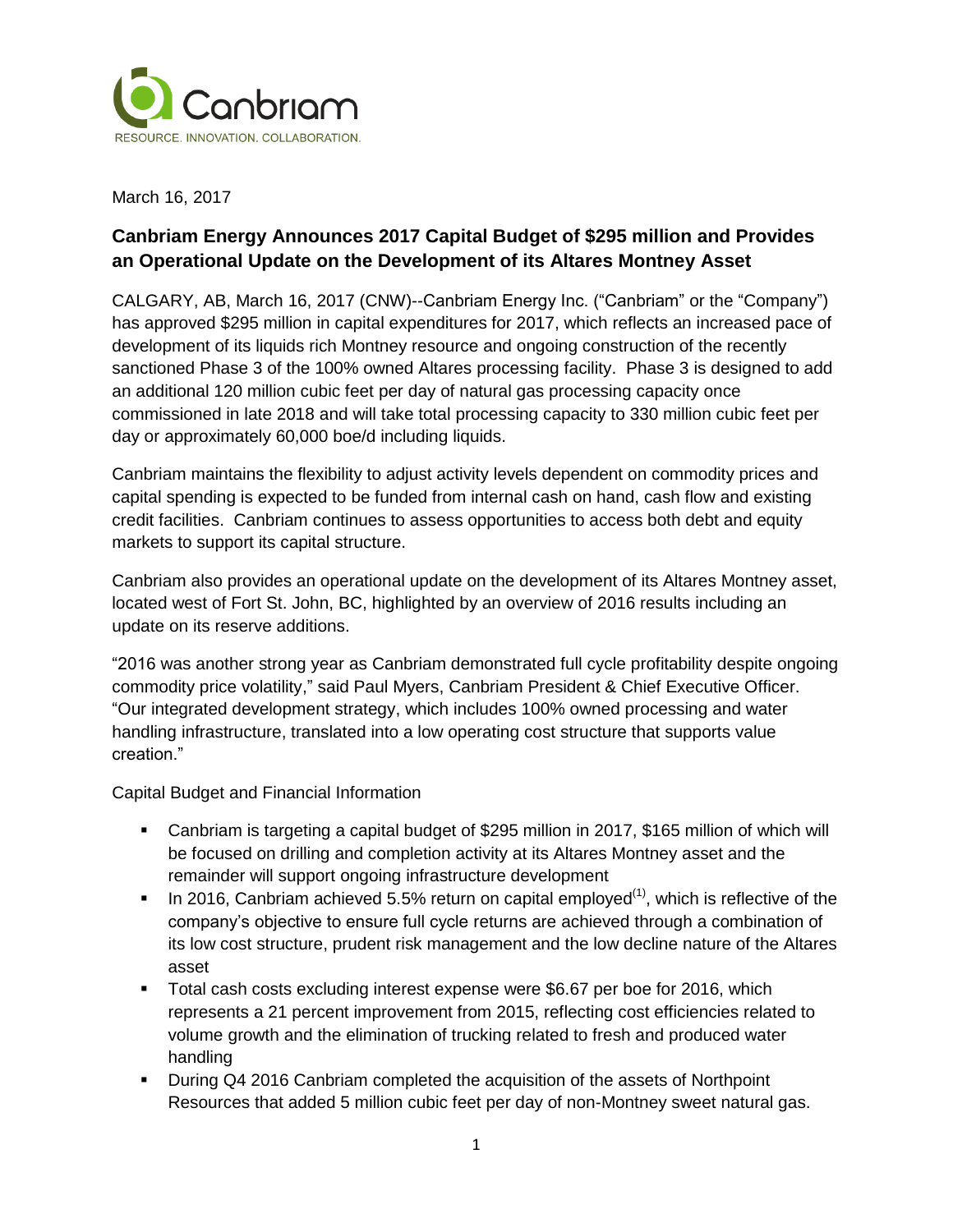

Canbriam purchased the assets for \$7.5 million, which included pipeline infrastructure that is expected to realize \$15 million capital cost savings in 2017 related to its liquids takeaway strategy

(1) Non-IFRS financial measure. Return on capital employed is calculated as EBIT/tangible capital employed. EBIT is earnings before interest, taxes, unrealized gains/loss from risk management and other capital related charges. Tangible capital employed calculated as adjusted net working capital plus net fixed assets

## Production and Well Results

- Q4 2016 production was 28,075 boe/d and full year 2016 production averaged 26,642 boe/d, 85 percent of which was natural gas, 7 percent was condensate and 8 percent were natural gas liquids
- 2017 production is expected to average between 29,000 31,000 boe/d for the full year, based on the low corporate decline rate and supported by the addition of 24 development wells. Production growth is expected to be weighted towards the second half of 2017 based on cycle times required to bring on new production
- Overall corporate decline rate of 27 percent reflects the use of downhole chokes to restrict rates at or below 5.0 MMcf/d for all wells due to the anomalously high over pressured nature of Canbriam's Altares Montney
- Drilling and completion costs, including equipment and tie-in costs are \$7.0 million per well, which represents a 35 percent improvement since 2014 due to efficiency improvement in drill times, lower completion costs related to water handling, completion intensity and technology improvement
- Canbriam has transitioned to pinpoint cemented sliding sleeve technology for its completion design along with lower proppant loading rates between 1.2 to 1.3 tonnes per meter. Through 2016, Canbriam tested proppant loading of up to 1.8 tonnes per meter to determine the effective limits of completion intensity
- Canbriam has also added a third development interval within the Upper Montney and has transitioned to wider spacing at 300 meters between horizontal wells. The company has now commercialized five development intervals, three in the Upper Montney and two in the Lower Montney

Infrastructure Development

- In Q4 2016 Canbriam sanctioned the construction of Phase 3 of its Altares processing facility, located at b-72-A, which is expected to increase total production capacity to approximately 60,000 boe/d including current natural gas liquids yields upon commissioning in late 2018
- Canbriam's water handling & recycling facility, located adjacent to the b-72-A facility, has supported completion cost reductions of \$1.0 million per well since it was commissioned in 2015 as it has eliminated the need to truck fresh water, flowback or produced water
- Operating costs related to water were \$0.27 per boe in 2016, compared to \$1.25 per boe in 2014, prior to the commissioning of the water hub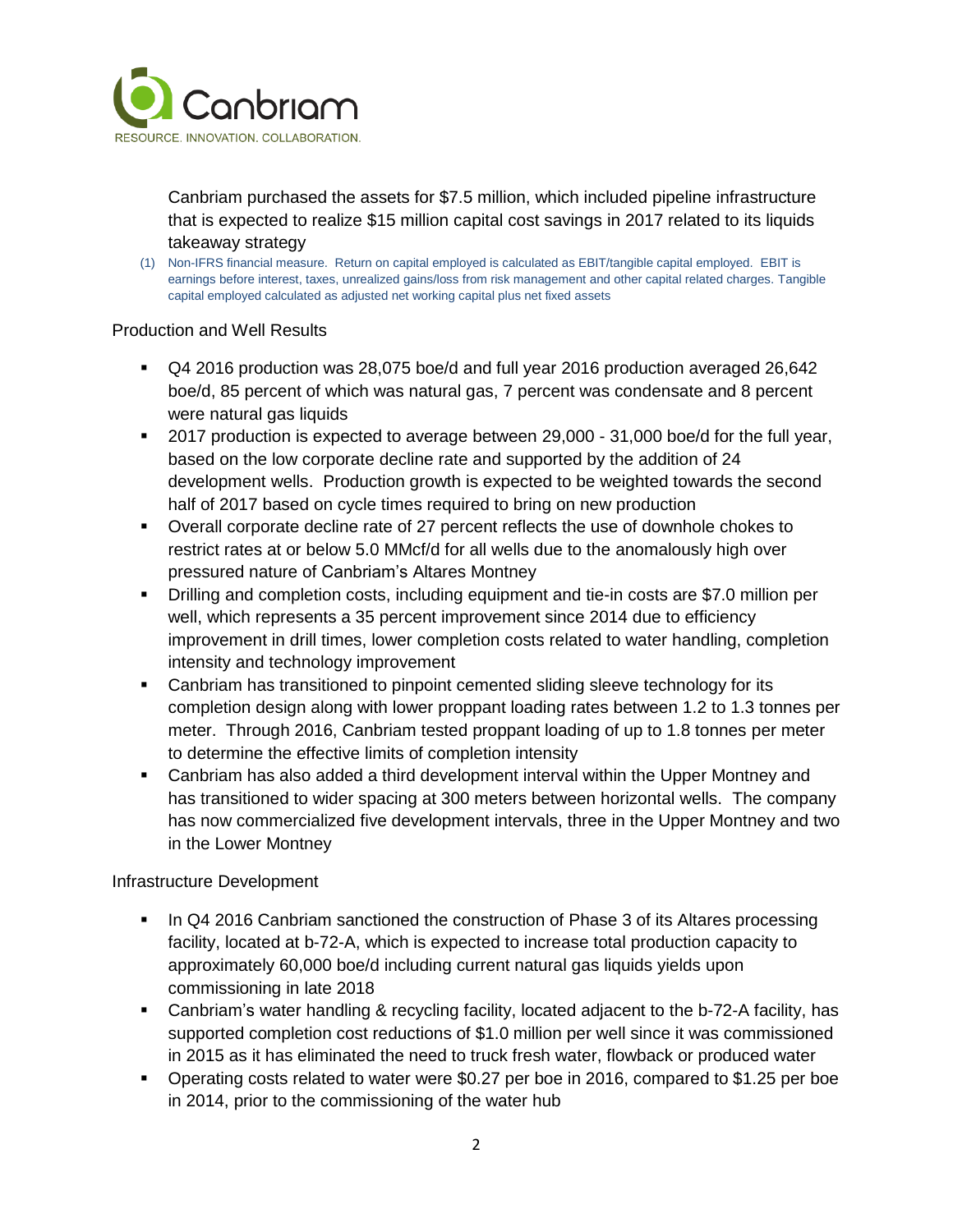

 Canbriam is constructing a liquids pipeline that will join the NEBC pipeline expansion project near the Alaska Highway. Canbriam expects to commission this pipeline before year end 2017 and once operational will eliminate the trucking of condensate and NGL volumes improving operational and safety performance

## Risk Management & Marketing

- Canbriam currently has 2017 hedges in place for 110,000 GJ/d at a Station 2 weighted average price of C\$2.62 per GJ, which represents approximately 70 percent of expected average natural gas production net of royalties
- During the fourth quarter of 2016, Canbriam entered into physical basis sales contracts for 2017 production based upon Chicago, AECO and Sumas price points. As a result, less than 15 percent of 2017 production is exposed to Station 2 spot pricing
- Canbriam has 2018 hedges in place for 70,000 GJ/d at Station 2 for C\$2.40 per GJ
- The Company has 2017 WTI hedges for 2,432 bbls/d at average WTI price of C\$70.60 per barrel, which represents over half of expected liquids production net of royalties
- Canbriam also has 2018 hedges in place for 1,500 bbls/d at average WTI price of C\$68.72 per barrel
- The company secured additional firm service volumes on Spectra T North pipeline in Q4 2016, to ensure pipeline capacity is available to support future growth. Canbriam's total firm service capacity on the T North pipeline is 228 million cubic feet per day

Independent Reserves Evaluation and Related Oil and Gas Information (2)

- Proved developed producing ("PDP") reserves increase 23 percent, based on production growth in 2016
- PDP Finding, development and acquisition costs ("FD&A") were \$7.20 per boe, which included infrastructure capital required to support production growth. PDP FD&A calculated net of infrastructure capital was \$5.79 per boe
- Future development costs ("FDC") decreased 16 percent, due primarily to improvement in drilling and completion costs
- Proved ("1P") reserves at December 31, 2016 were 226 MMboe, a 13 percent increase over 2015 levels. 1P net present value increased to \$1.7 billion<sup>(3)</sup> in 2016, a 30 percent increase from 2015
- Proved plus Probable ("2P") reserves were 366 MMboe, comprised of 1.83 Tcf of natural gas and 61 MMbbls of natural gas liquids, a 1 percent increase from 2015. 2P net present value increased to \$2.6 billion<sup>(3)</sup> in 2016, a 14% increase from 2015 as a result of lower FDC
- 1P FD&A, including changes in FDC, were \$3.88 per boe, while 2P FD&A could not be calculated as 2016 capital plus changes in FDC resulted in negative capital for the year
- Canbriam's three year average 2P FD&A is \$6.46 per boe and 2P recycle ratio is 2.8 times, based on an average operating netback<sup>(4)</sup> of \$18.05 per boe. 2016 2P recycle ratio could not be calculated due to the reduction in FDC